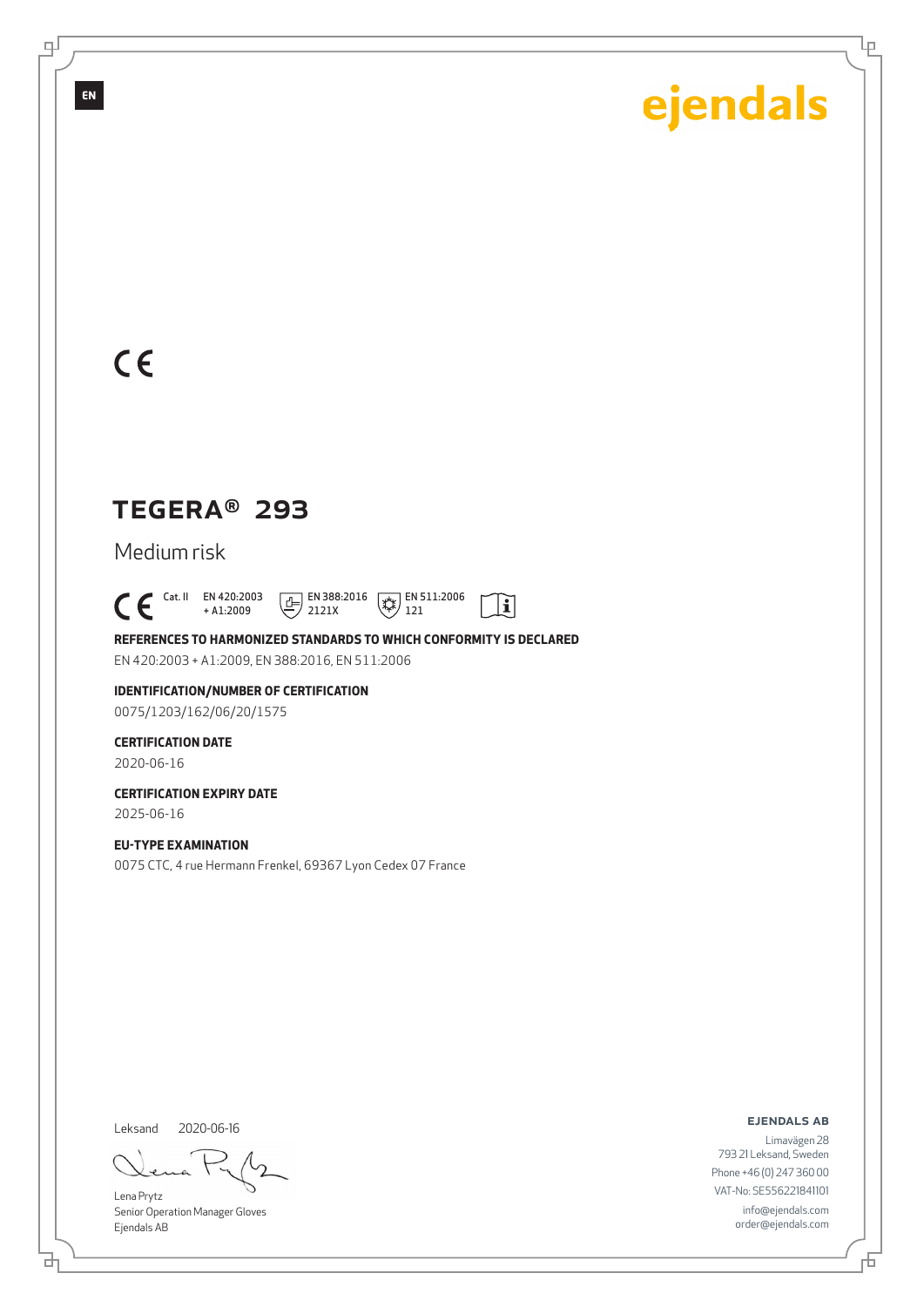Ļρ

## $C<sub>ε</sub>$

**SV**

டி

## TEGERA® 293

Medelhög risk

 $C \in$ <sup>Cat. II</sup> EN 420:2003 + A1:2009  $\boxed{E}$  EN 388:2016 2121X  $\left(\frac{1}{4}\right)$  EN 511:2006 121

**HÄNVISNINGAR TILL DE HARMONISERADE STANDARDER SOM AVSES MED FÖRSÄKRAN OM ÖVERENSSTÄMMELSE** EN 420:2003 + A1:2009, EN 388:2016, EN 511:2006

 $\mathbf{i}$ 

### **IDENTIFIERING/CERTIFIKATSNUMMER**

0075/1203/162/06/20/1575

#### **CERTIFIERINGSDATUM**

2020-06-16

### **CERTIFIERINGENS UTGÅNGSDATUM**

2025-06-16

### **EU-TYPKONTROLL**

0075 CTC, 4 rue Hermann Frenkel, 69367 Lyon Cedex 07 France

Leksand 2020-06-16

Lena Prytz Driftschef Handskar Ejendals AB

ejendals ab

舌

Limavägen 28 793 21 Leksand, Sweden Phone +46 (0) 247 360 00 VAT-No: SE556221841101 info@ejendals.com order@ejendals.com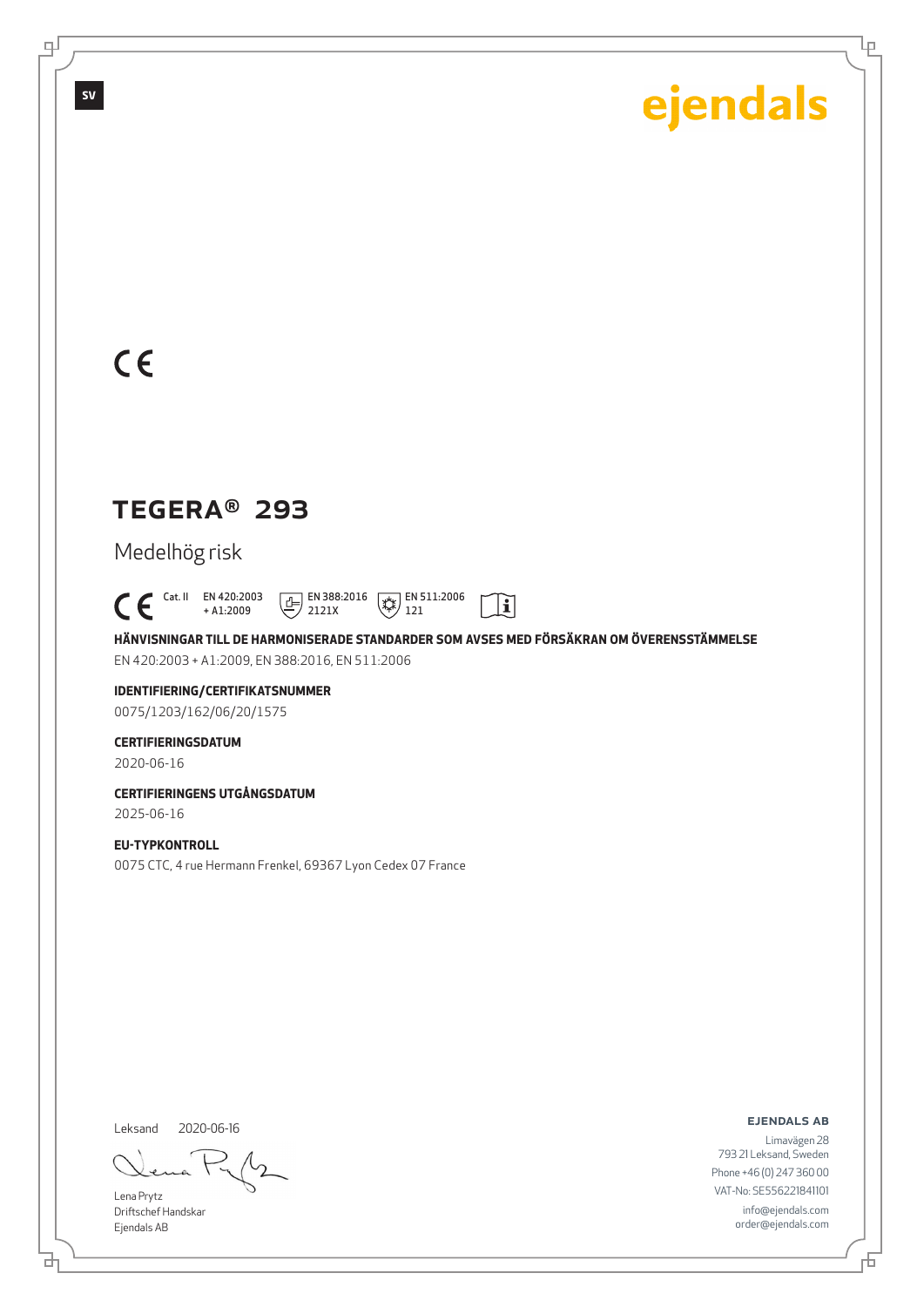Ļρ

## $C<sub>ε</sub>$

**DA**

௪

## TEGERA® 293

Mellemhøj risiko

 $\bigcap_{+ \text{A1:2009}}^{\text{Cat. II}}$  EN 420:2003 + A1:2009  $\boxed{E}$  EN 388:2016 2121X  $\left(\frac{1}{4}\right)$  EN 511:2006 121

**HENVISNINGER TIL DE HARMONISEREDE STANDARDER TIL HVILKE OVERENSSTEMMELSE ER ERKLÆRET** EN 420:2003 + A1:2009, EN 388:2016, EN 511:2006

 $|\tilde{\mathbf{i}}|$ 

### **IDENTIFIKATION/CERTIFICERINGSNUMMER**

0075/1203/162/06/20/1575

### **CERTIFICERINGSDATO**

2020-06-16

#### **UDLØB PÅ CERTIFICERING** 2025-06-16

**EU-TYPEAFPRØVNING** 0075 CTC, 4 rue Hermann Frenkel, 69367 Lyon Cedex 07 France

Leksand 2020-06-16

Lena Prytz Senior Operation Manager Handsker Ejendals AB

ejendals ab

Limavägen 28 793 21 Leksand, Sweden Phone +46 (0) 247 360 00 VAT-No: SE556221841101 info@ejendals.com order@ejendals.com

ᄘ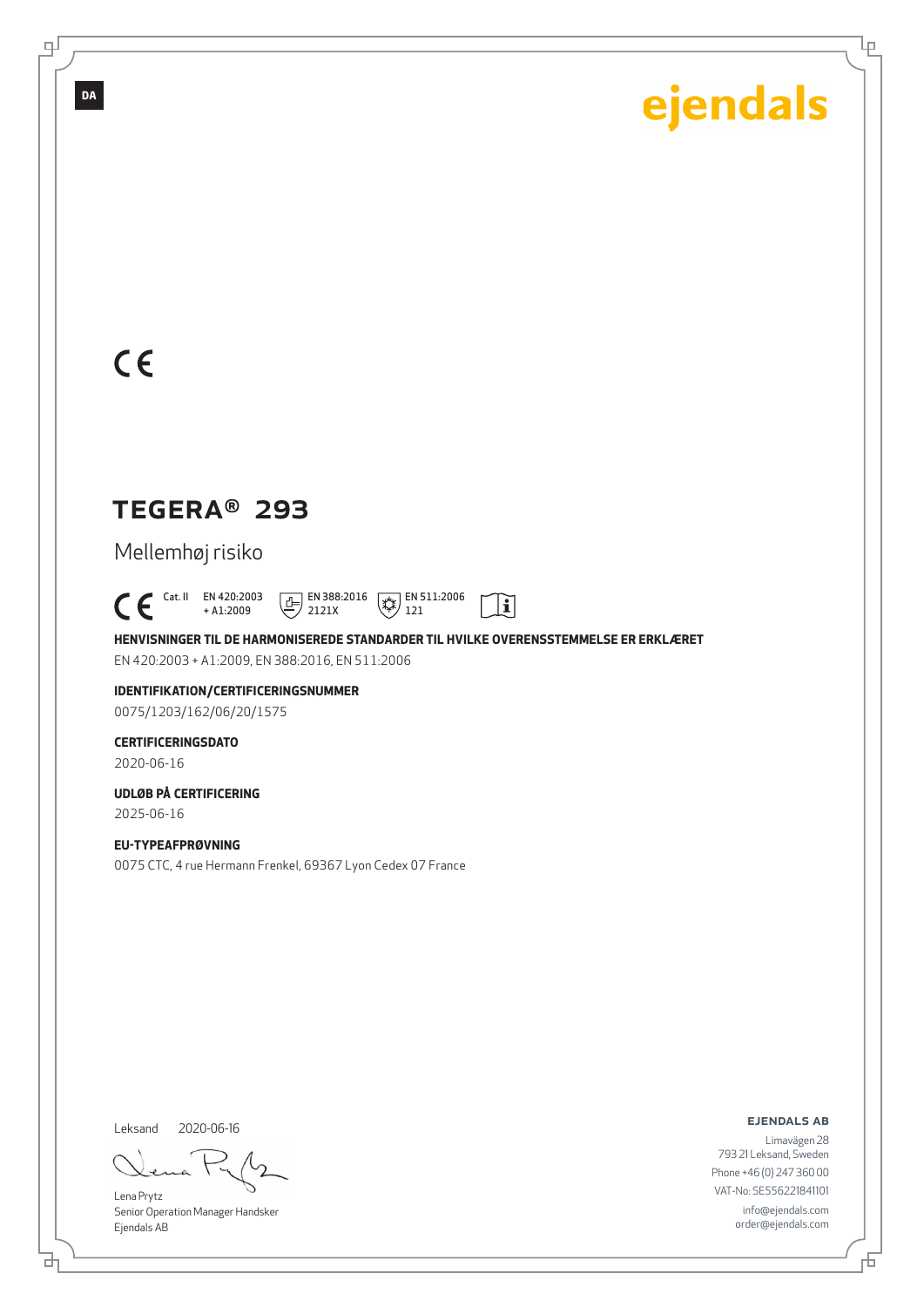Ļρ

## $C<sub>ε</sub>$

## TEGERA® 293

Keskitason riski

 Cat. II EN 420:2003 + A1:2009  $\frac{1}{2}$  EN 388:2016 2121X  $\sqrt{\frac{4}{3}}$  EN 511:2006 121

**VIITTAUKSET YHDENMUKAISTETTUIHIN STANDARDEIHIN, JOITA VAATIMUSTENMUKAISUUSVAKUUTUS KOSKEE** EN 420:2003 + A1:2009, EN 388:2016, EN 511:2006

 $|\tilde{\mathbf{i}}|$ 

#### **SERTIFIKAATIN NUMERO** 0075/1203/162/06/20/1575

**SERTIFIOINTIPÄIVÄMÄÄRÄ**

2020-06-16

#### **SERTIFIKAATIN VIIMEINEN VOIMASSAOLOPÄIVÄ** 2025-06-16

**EU-TYYPPITARKASTUS** 0075 CTC, 4 rue Hermann Frenkel, 69367 Lyon Cedex 07 France

Leksand 2020-06-16

đ

Lena Prytz Senior Operation Manager Gloves Ejendals AB

ejendals ab

舌

Limavägen 28 793 21 Leksand, Sweden Phone +46 (0) 247 360 00 VAT-No: SE556221841101 info@ejendals.com order@ejendals.com

டி

**FI**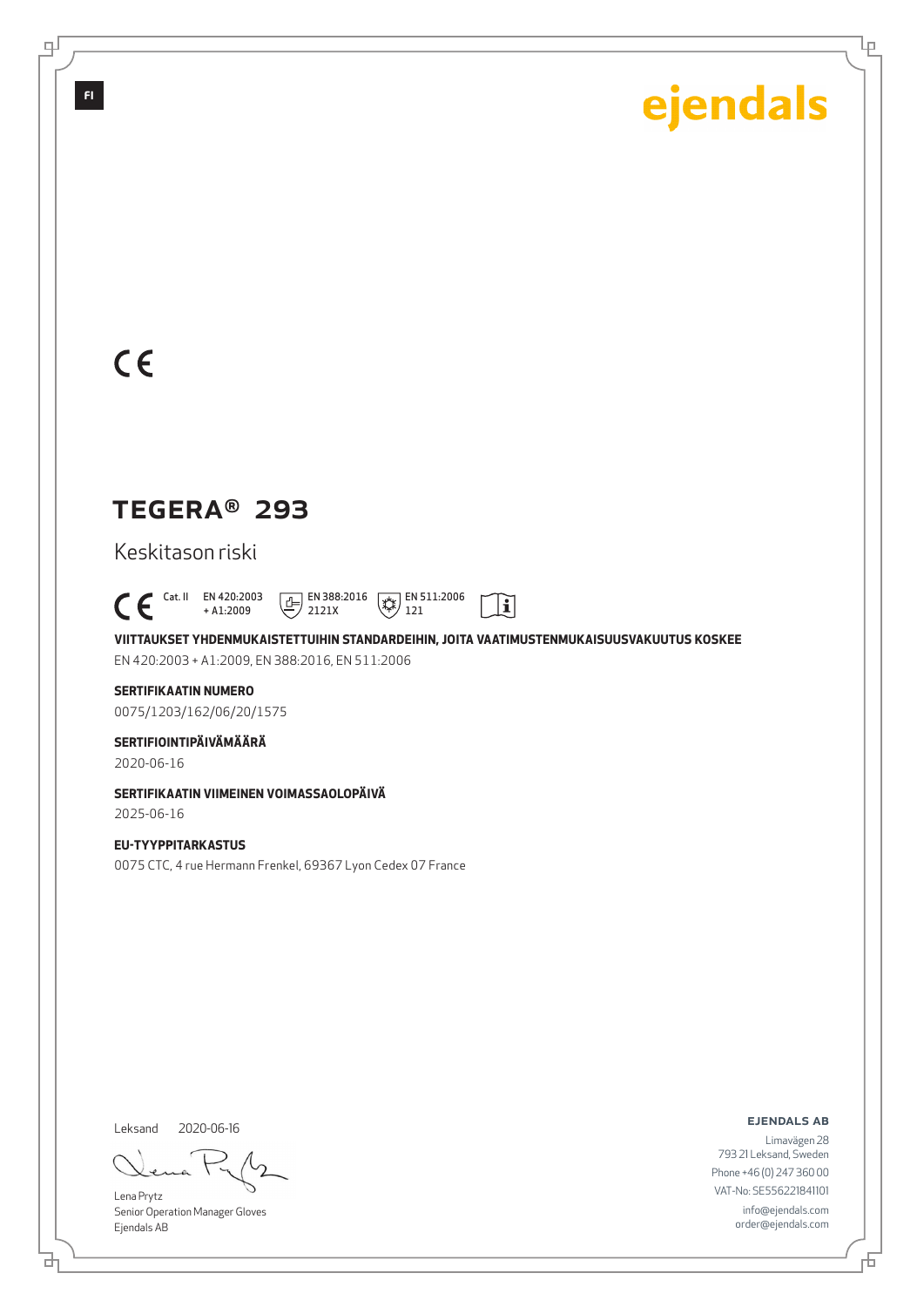Ļρ

## $C<sub>ε</sub>$

**FR**

டி

## TEGERA® 293

Risque moyen

 $\mathsf{C}\,\mathsf{E}$ <sup>Cat. II</sup> EN 420:2003 + A1:2009  $\boxed{1}$  EN 388:2016 2121X EN 511:2006  $121$ 

**RÉFÉRENCES AUX NORMES HARMONISÉES PAR RAPPORT AUXQUELLES LA CONFORMITÉ EST DÉCLARÉE** EN 420:2003 + A1:2009, EN 388:2016, EN 511:2006

 $|\tilde{\mathbf{i}}|$ 

**IDENTIFICATION/NUMÉRO DE CERTIFICATION** 0075/1203/162/06/20/1575

**DATE DE CERTIFICATION**

2020-06-16

**DATE D'EXPIRATION DU CERTIFICAT** 2025-06-16

#### **EXAMEN UE DE TYPE**

0075 CTC, 4 rue Hermann Frenkel, 69367 Lyon Cedex 07 France

Leksand 2020-06-16

ᄘ

Lena Prytz Directeur Exécutif, Gants Ejendals AB

ejendals ab

舌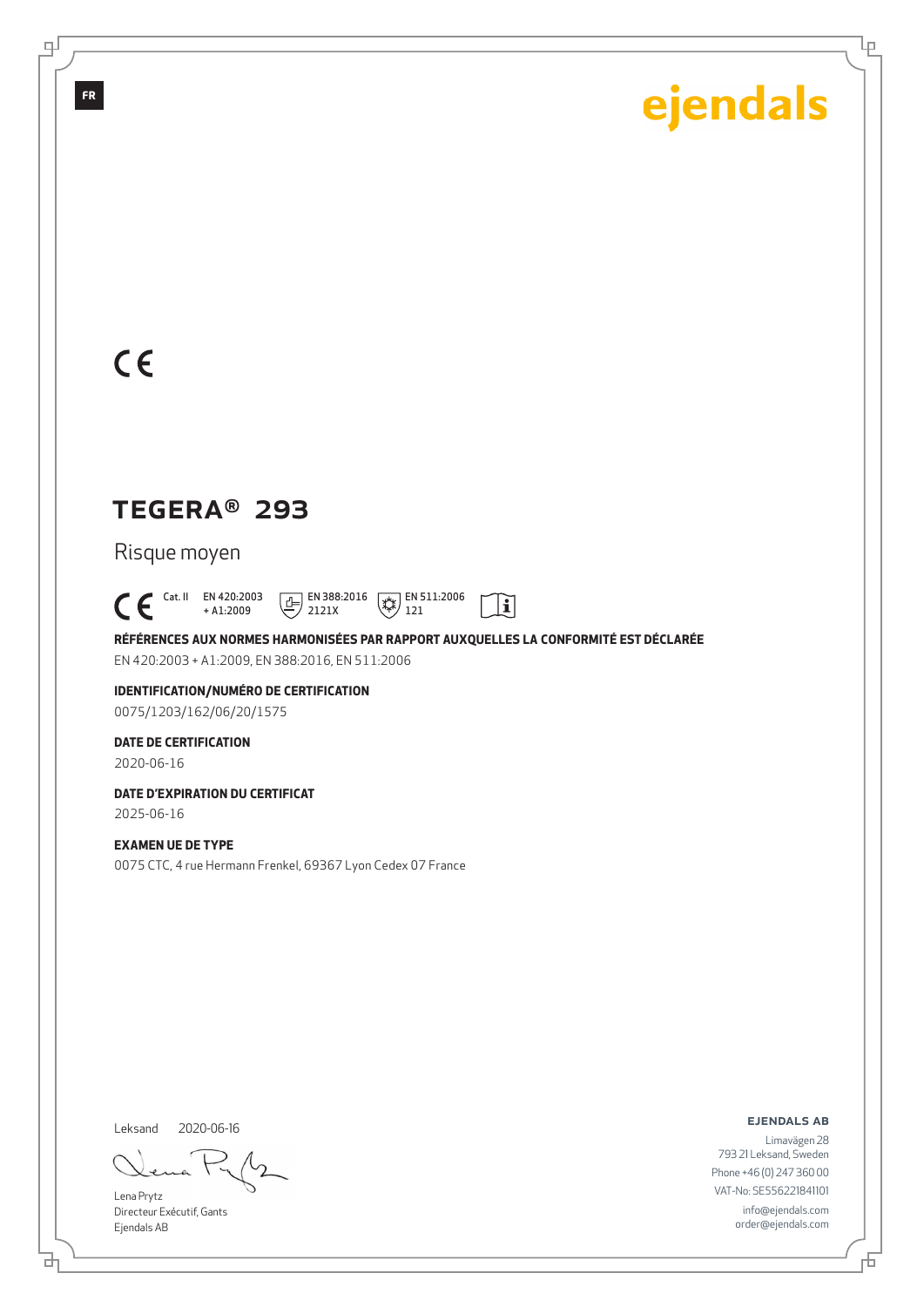Ļρ

## $C<sub>ε</sub>$

**DE**

௪

## TEGERA® 293

Mittleres Risiko

 $C \in$ <sup>Cat. II</sup> EN 420:2003 EN 388:2016 EN 511:2006  $|\tilde{\mathbf{i}}|$ + A1:2009 2121X  $121$ 

**VERWEIST AUF HARMONISIERTE NORMEN, FÜR DIE KONFORMITÄT ERKLÄRT WIRD** EN 420:2003 + A1:2009, EN 388:2016, EN 511:2006

**KENNZEICHNUNG/ZERTIFIZIERUNGSNUMMER** 0075/1203/162/06/20/1575

**DATUM DER ZERTIFIZIERUNG**

2020-06-16

**ABLAUFDATUM DES ZERTIFIKATES** 2025-06-16

**EG-BAUMUSTERPRÜFUNG** 0075 CTC, 4 rue Hermann Frenkel, 69367 Lyon Cedex 07 France

Leksand 2020-06-16

Lena Prytz Senior Operation Manager Gloves Ejendals AB

ejendals ab

舌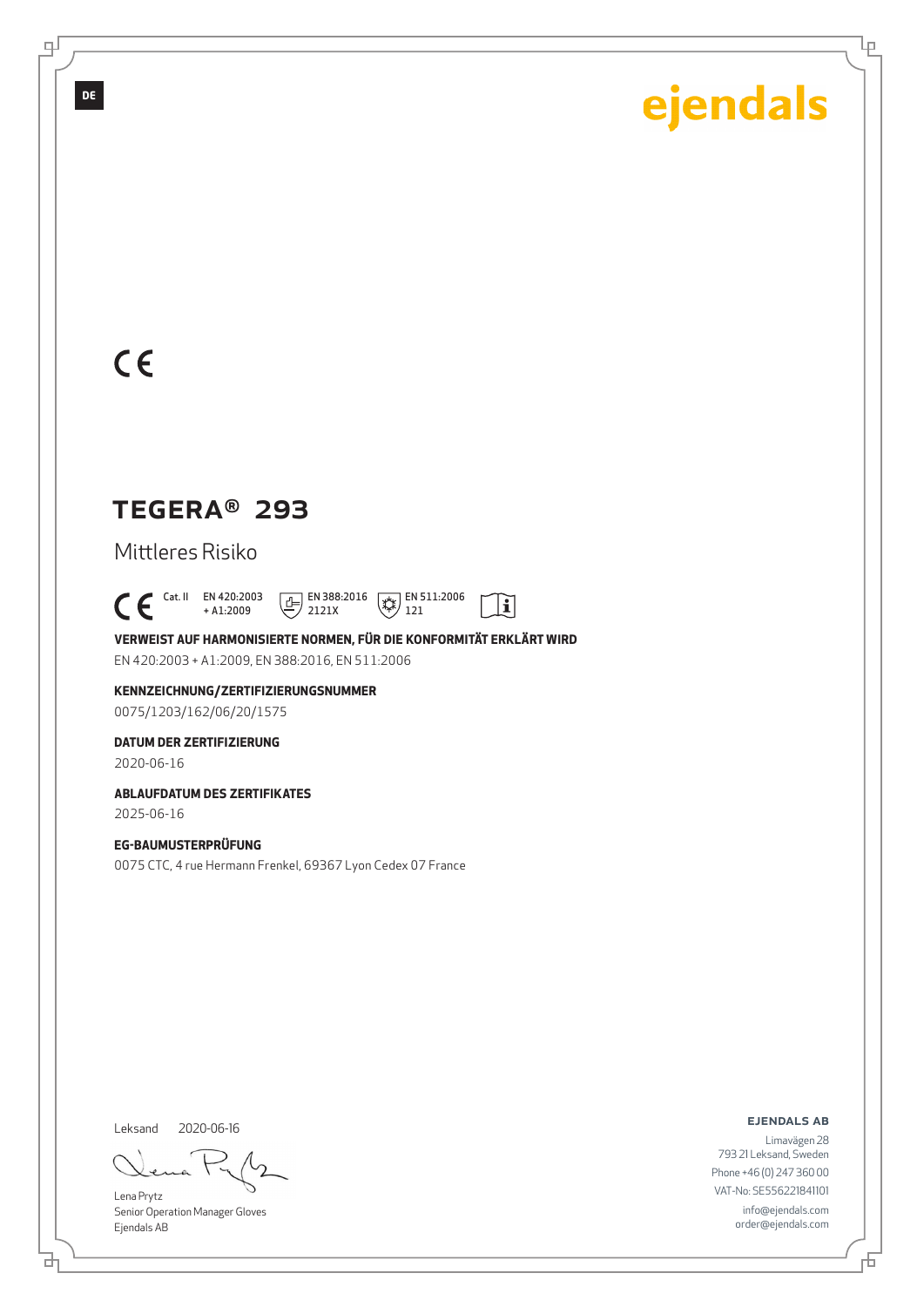Ļρ

## $C<sub>ε</sub>$

**NO**

௪

## TEGERA® 293

Middels risiko

 $C \in$ <sup>Cat. II</sup> EN 420:2003 EN 388:2016 EN 511:2006  $\mathbf{i}$ + A1:2009 2121X 121

**REFERANSER TIL HARMONISERTE STANDARDER MED ERKLÆRT OVERENSSTEMMELSE** EN 420:2003 + A1:2009, EN 388:2016, EN 511:2006

**IDENTIFISERING/SERTIFISERINGSNUMMER** 0075/1203/162/06/20/1575

**SERTIFISERINGSDATO**

2020-06-16

**UTLØPSDATO SERTIFISERING** 2025-06-16

**UNDERSØKELSE EU-TYPE** 0075 CTC, 4 rue Hermann Frenkel, 69367 Lyon Cedex 07 France

Leksand 2020-06-16

Lena Prytz Hansker for senior driftsledere Ejendals AB

ejendals ab

Limavägen 28 793 21 Leksand, Sweden Phone +46 (0) 247 360 00 VAT-No: SE556221841101 info@ejendals.com order@ejendals.com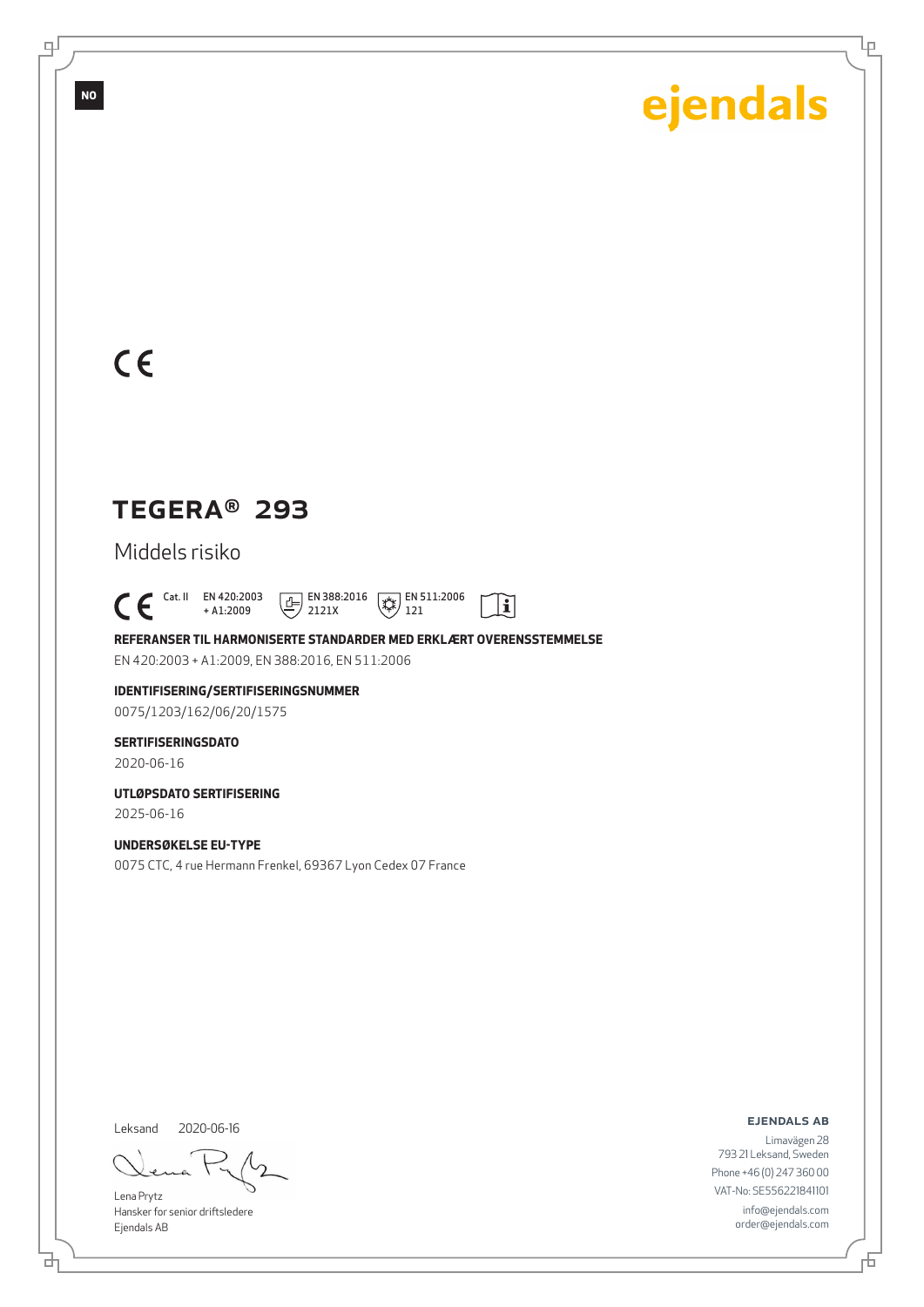Ļρ

## $C \in$

**RU**

டி

## TEGERA® 293

Средний риск

 $\bigcap_{+ A1:2009}^{\text{Cat. II}}$  EN 420:2003 + A1:2009  $\boxed{1}$  EN 388:2016 2121X  $\sqrt{\frac{1}{2N}}$  EN 511:2006 121

**ССЫЛКИ НА ГАРМОНИЗИРОВАННЫЕ СТАНДАРТЫ, СООТВЕТСТВИЕ КОТОРЫМ ЗАЯВЛЕНО** EN 420:2003 + A1:2009, EN 388:2016, EN 511:2006

 $\mathbf{i}$ 

**ИДЕНТИФИКАЦИОННЫЙ НОМЕР / НОМЕР СЕРТИФИКАТА** 0075/1203/162/06/20/1575

**ДАТА ВЫДАЧИ СЕРТИФИКАТА**

2020-06-16

**ДАТА ОКОНЧАНИЯ СРОКА ДЕЙСТВИЯ СЕРТИФИКАТА** 2025-06-16

**ТЕСТИРОВАНИЕ ПО СТАНДАРТУ ЕС**

0075 CTC, 4 rue Hermann Frenkel, 69367 Lyon Cedex 07 France

Leksand 2020-06-16

Lena Prytz Старший менеджер по производству перчаток Ejendals AB

ejendals ab

Limavägen 28 793 21 Leksand, Sweden Phone +46 (0) 247 360 00 VAT-No: SE556221841101 info@ejendals.com order@ejendals.com

đ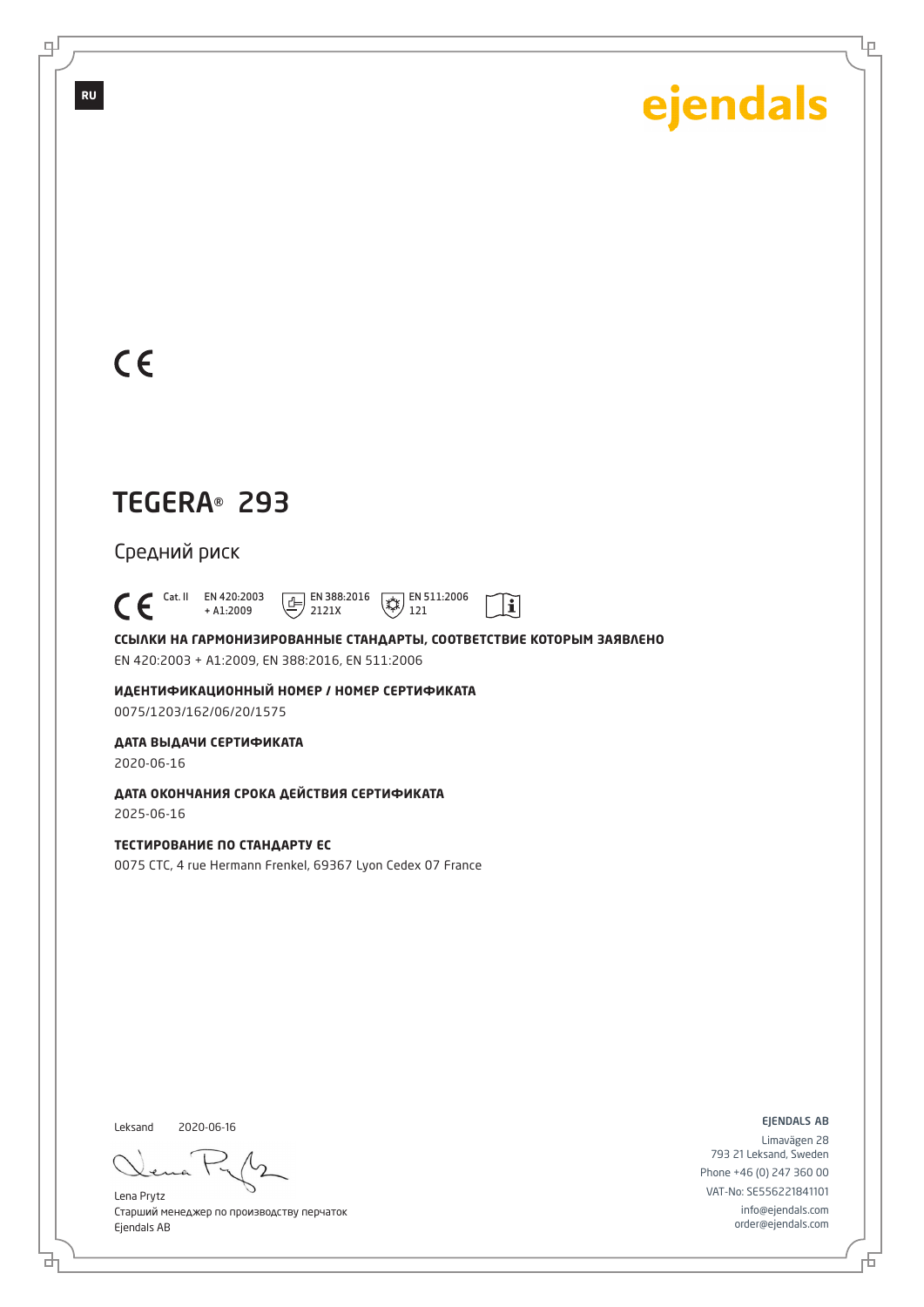Ļρ

## $C<sub>ε</sub>$

**NL**

로

## TEGERA® 293

Gemiddeld risico

 $C \in$ <sup>Cat. II</sup> EN 420:2003 + A1:2009  $\boxed{1}$  EN 388:2016 2121X  $\sqrt{\overline{\mathcal{L}}\mathcal{L}}$  EN 511:2006 121

**VERWIJZINGEN NAAR GEHARMONISEERDE NORMEN WAAROP DE CONFORMITEITSVERKLARING BETREKKING HEEFT** EN 420:2003 + A1:2009, EN 388:2016, EN 511:2006

 $\mathbf{i}$ 

### **IDENTIFICATIE/NUMMER CERTIFICERING**

0075/1203/162/06/20/1575

#### **CERTIFICERINGSDATUM**

2020-06-16

#### **VERVALDATUM CERTIFICERING** 2025-06-16

**EU-TYPEONDERZOEK** 0075 CTC, 4 rue Hermann Frenkel, 69367 Lyon Cedex 07 France

Leksand 2020-06-16

ᄘ

Lena Prytz Senior Operation Manager Gloves Ejendals AB

ejendals ab

Limavägen 28 793 21 Leksand, Sweden Phone +46 (0) 247 360 00 VAT-No: SE556221841101 info@ejendals.com order@ejendals.com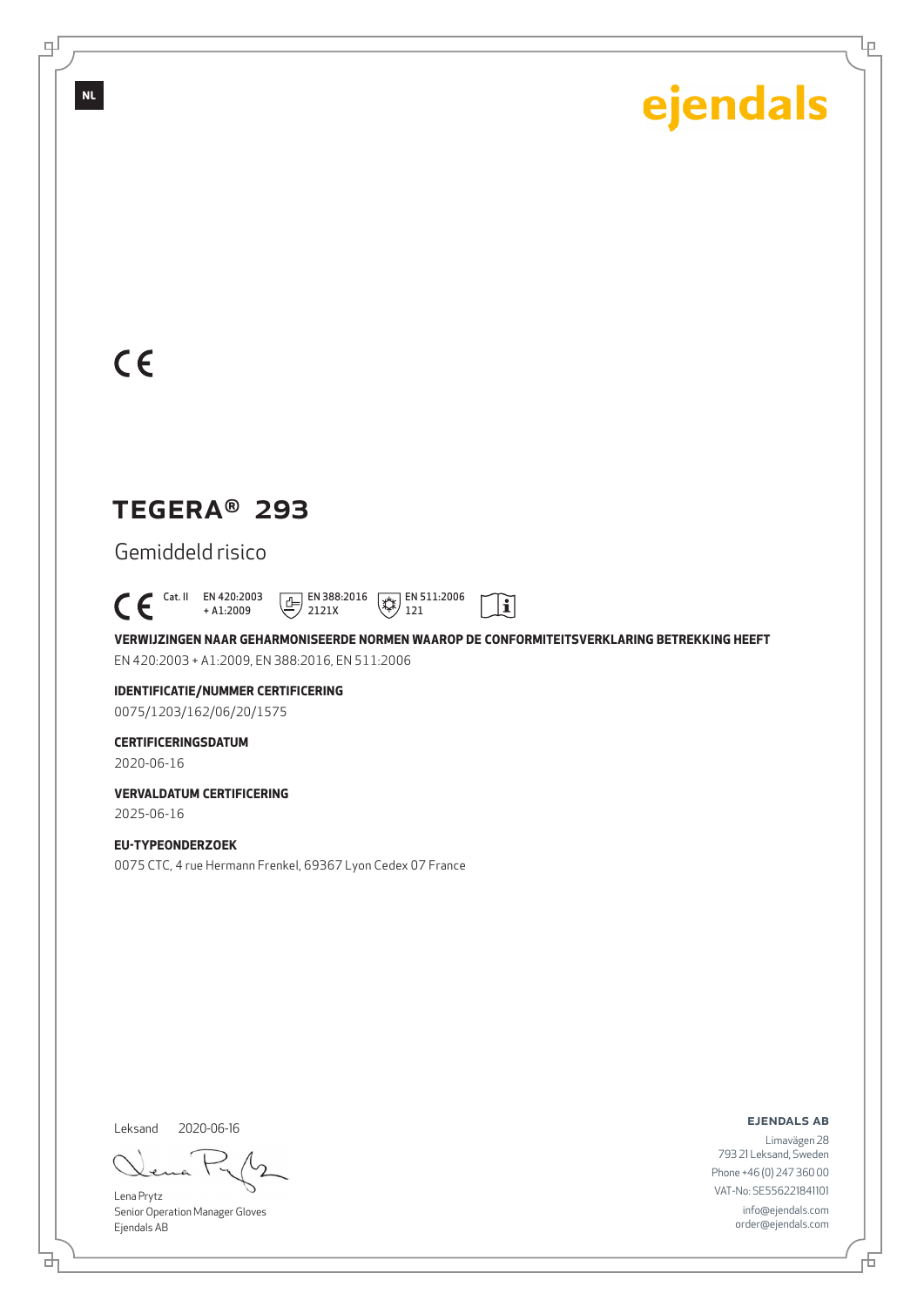Ļρ

## $C<sub>ε</sub>$

**IT**

டி

## TEGERA® 293

Rischio medio

 $C \in$ <sup>Cat. II</sup> EN 420:2003  $\boxed{1}$  EN 388:2016  $\sqrt{\overline{\mathcal{L}}\mathcal{L}}$  EN 511:2006  $|\tilde{\mathbf{i}}|$ + A1:2009 2121X 121

**RIFERIMENTI ALLE NORME ARMONIZZATE ALLE QUALI SI DICHIARA LA CONFORMITÀ** EN 420:2003 + A1:2009, EN 388:2016, EN 511:2006

**IDENTIFICAZIONE/NUMERO DI CERTIFICAZIONE** 0075/1203/162/06/20/1575

#### **DATA DI CERTIFICAZIONE**

2020-06-16

### **DATA DI SCADENZA DELLA CERTIFICAZIONE**

2025-06-16

#### **ESAME TIPO UE**

0075 CTC, 4 rue Hermann Frenkel, 69367 Lyon Cedex 07 France

Leksand

2020-06-16

Lena Prytz Senior Operation Manager Guanti Ejendals AB

ejendals ab

Limavägen 28 793 21 Leksand, Sweden Phone +46 (0) 247 360 00 VAT-No: SE556221841101 info@ejendals.com order@ejendals.com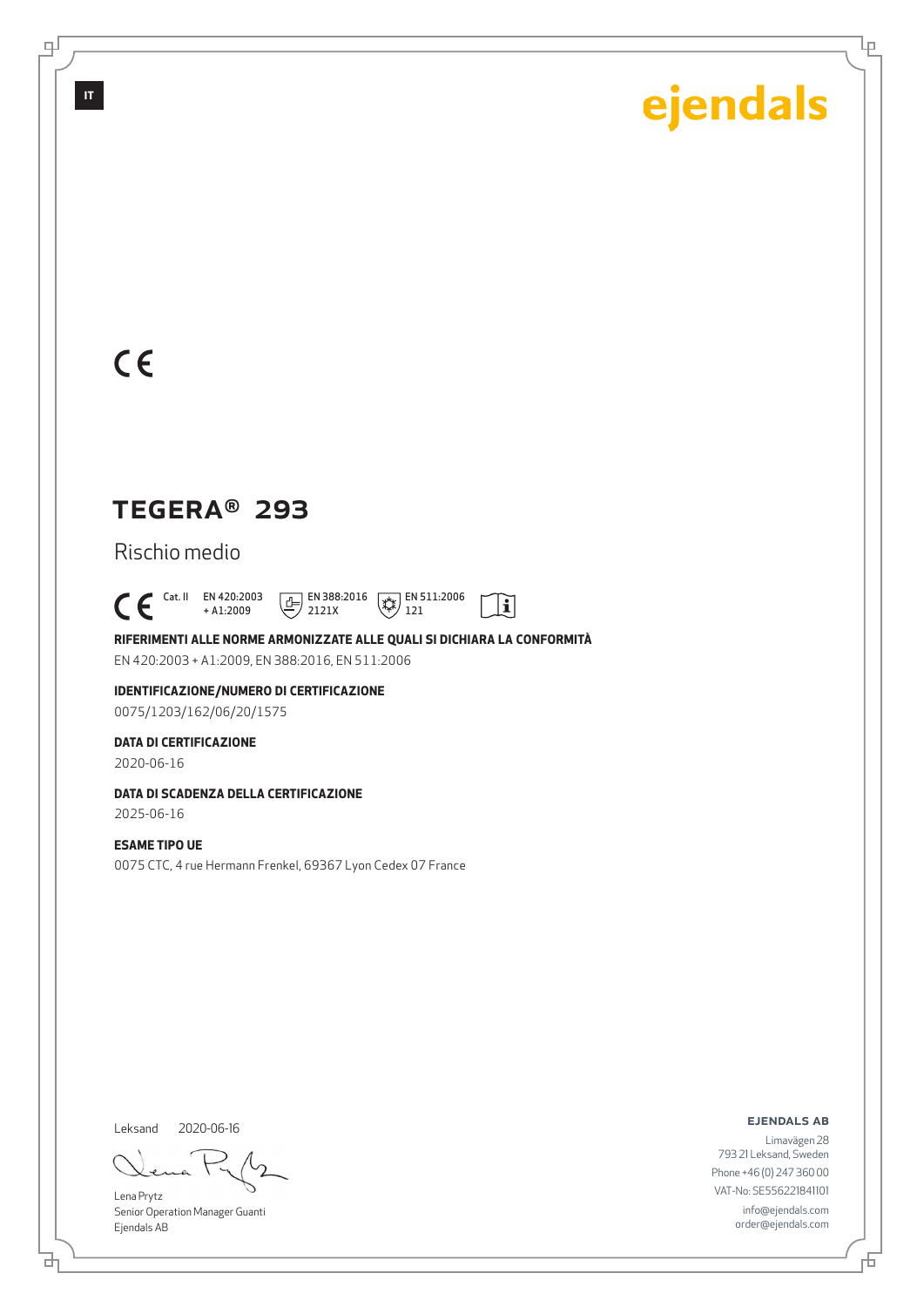Ļρ

## $C<sub>ε</sub>$

**PL**

டி

## TEGERA® 293

Średnie ryzyko

 $\bigcap_{+ \text{A1:2009}}^{\text{Cat. II}}$  EN 420:2003 + A1:2009  $\boxed{E}$  EN 388:2016 2121X  $\sqrt{\frac{4}{3}}$  EN 511:2006 121

**ODWOŁANIA DO NORM ZHARMONIZOWANYCH, W ODNIESIENIU DO KTÓRYCH DEKLAROWANA JEST ZGODNOŚĆ** EN 420:2003 + A1:2009, EN 388:2016, EN 511:2006

 $\mathbf{i}$ 

## **IDENTYFIKACJA/NUMER CERTYFIKATU**

0075/1203/162/06/20/1575

#### **DATA WYSTAWIENIA CERTYFIKATU**

2020-06-16

### **DATA WAŻNOŚCI CERTYFIKATU**

2025-06-16

### **BADANIE TYPU UE**

0075 CTC, 4 rue Hermann Frenkel, 69367 Lyon Cedex 07 France

Leksand 2020-06-16

Lena Prytz Starszy kierownik operacyjny ds. rękawic Ejendals AB

ejendals ab

舌

Limavägen 28 793 21 Leksand, Sweden Phone +46 (0) 247 360 00 VAT-No: SE556221841101 info@ejendals.com order@ejendals.com

đ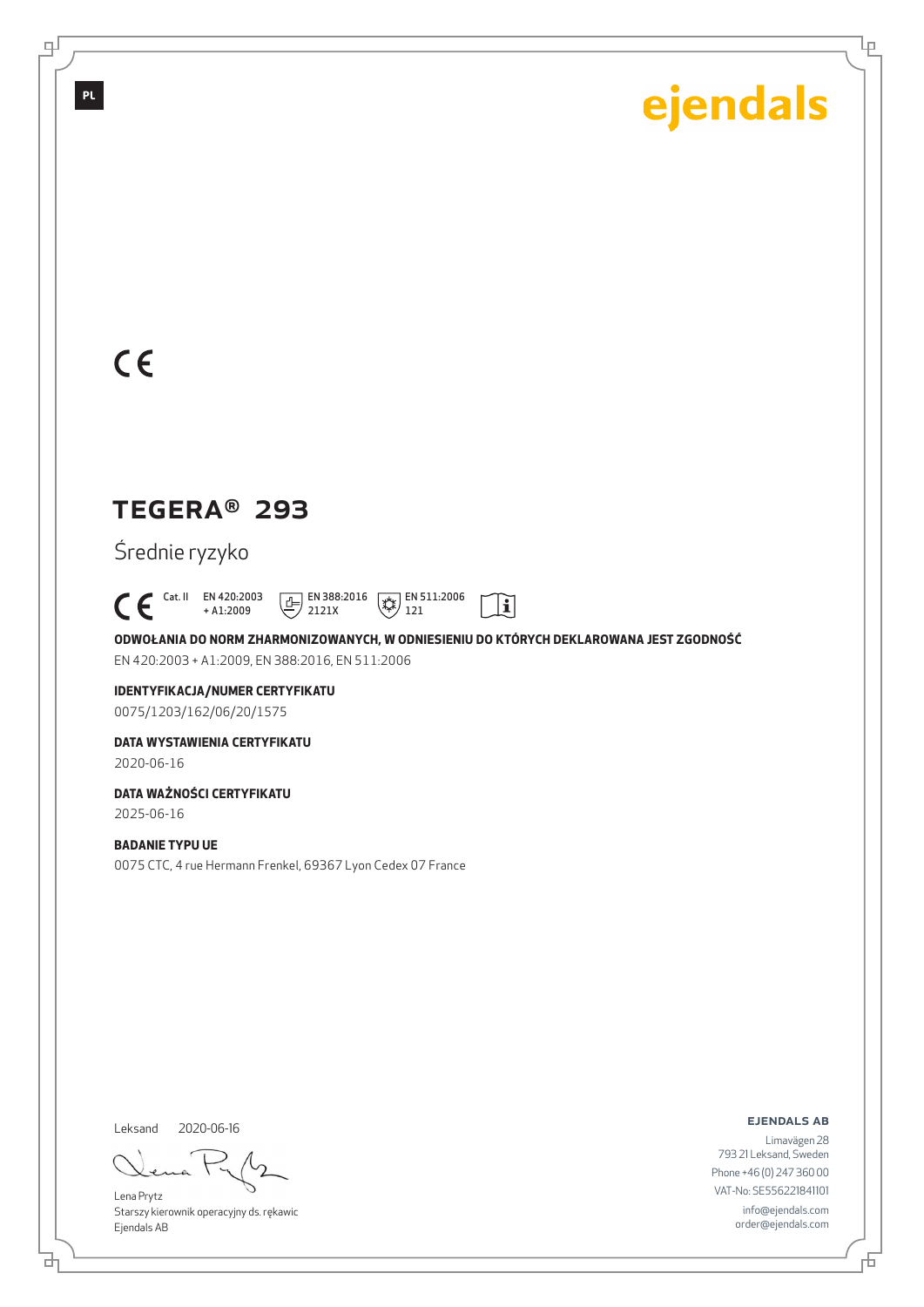Ļρ

## $C<sub>ε</sub>$

**ES**

டி

## TEGERA® 293

Riesgo medio

 $\bigcap_{+ \text{A1:2009}}^{\text{Cat. II}}$  EN 420:2003  $\boxed{E}$  EN 388:2016  $\sqrt{\overline{\mathcal{L}}\mathcal{L}}$  EN 511:2006  $\mathbf{i}$ + A1:2009 2121X 121

**REFERENCIAS A LAS NORMAS ARMONIZADAS A LAS CUALES SE DECLARA LA CONFORMIDAD** EN 420:2003 + A1:2009, EN 388:2016, EN 511:2006

**IDENTIFICACIÓN/NÚMERO DE CERTIFICACIÓN** 0075/1203/162/06/20/1575

#### **FECHA DE CERTIFICACIÓN**

2020-06-16

### **FECHA DE CADUCIDAD DE LA CERTIFICACIÓN**

2025-06-16

#### **ANÁLISIS DE TIPO UE**

0075 CTC, 4 rue Hermann Frenkel, 69367 Lyon Cedex 07 France

Leksand 2020-06-16

ᄘ

Lena Prytz Responsable Sénior de Operaciones de Guantes Ejendals AB

ejendals ab

Limavägen 28 793 21 Leksand, Sweden Phone +46 (0) 247 360 00 VAT-No: SE556221841101 info@ejendals.com order@ejendals.com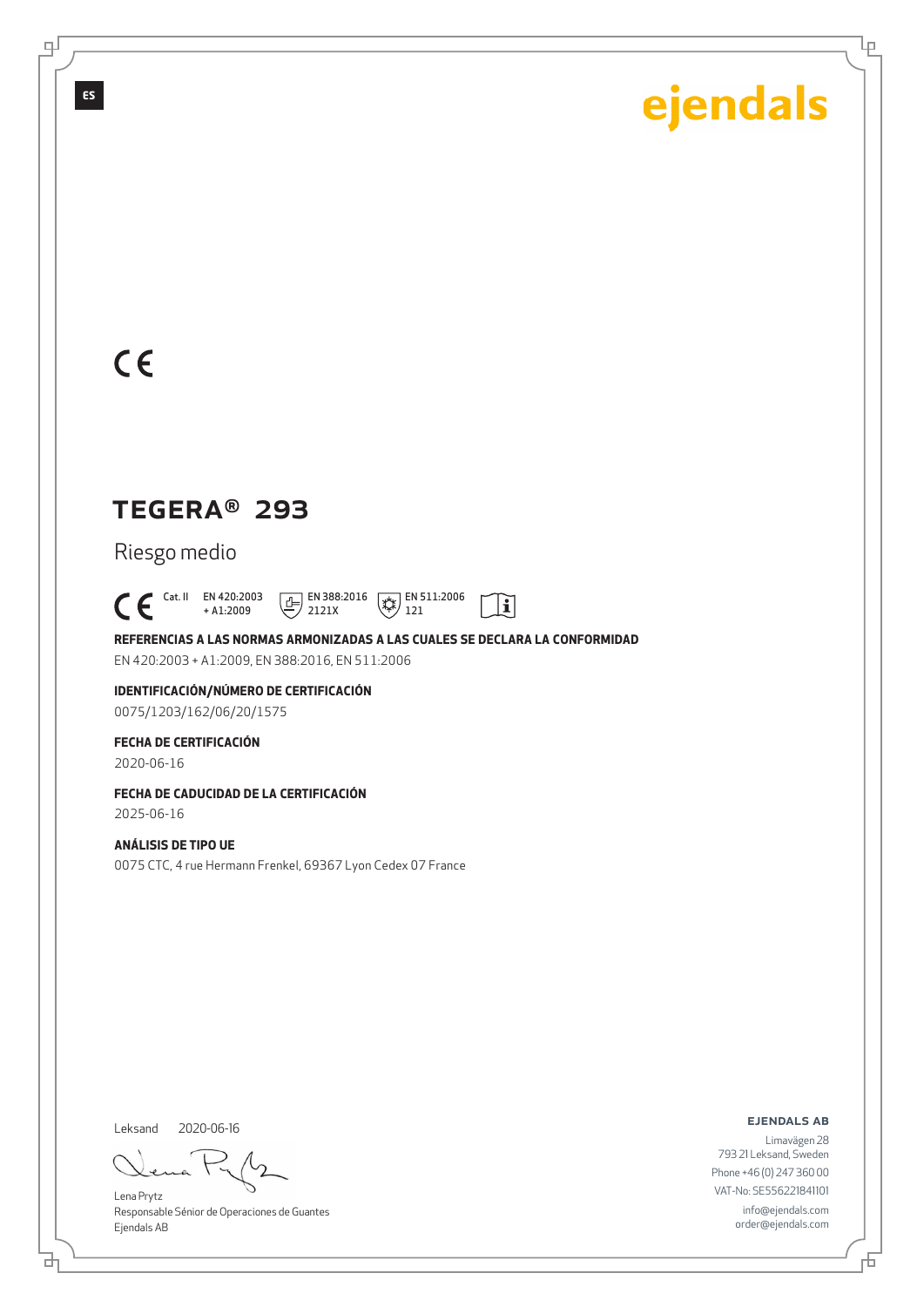Ļρ

## $C<sub>6</sub>$

**CS**

டி

## TEGERA® 293

Střední riziko

 $C \in$ <sup>Cat. II</sup> EN 420:2003  $\boxed{1}$  EN 388:2016  $\sqrt{\overline{\mathcal{L}}\mathcal{L}}$  EN 511:2006  $\mathbf{\widetilde{E}}$ + A1:2009 2121X 121

**ODKAZY NA HARMONIZOVANÉ NORMY, NA JEJICHŽ ZÁKLADĚ SE SHODA PROHLAŠUJE** EN 420:2003 + A1:2009, EN 388:2016, EN 511:2006

#### **OZNAČENÍ/ČÍSLO CERTIFIKACE**

0075/1203/162/06/20/1575

#### **DATUM CERTIFIKACE**

2020-06-16

#### **DATUM KONCE PLATNOSTI CERTIFIKACE** 2025-06-16

**TYPOVÁ ZKOUŠKA EU** 0075 CTC, 4 rue Hermann Frenkel, 69367 Lyon Cedex 07 France

Leksand 2020-06-16

ᄘ

Lena Prytz Provozní ředitel pro rukavice Ejendals AB

ejendals ab

舌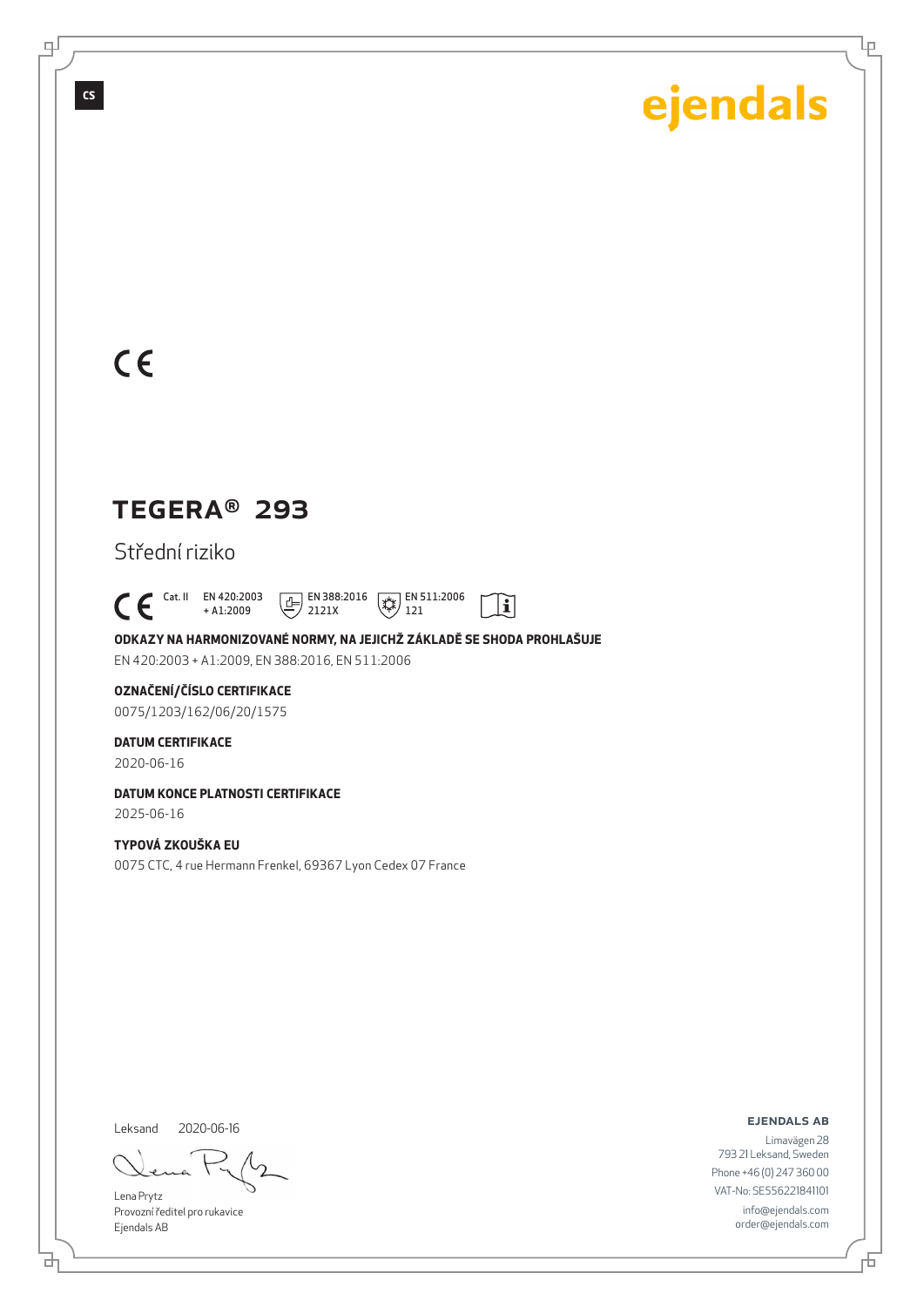Ļρ

## $C<sub>ε</sub>$

**HU**

டி

## TEGERA® 293

Közepes kockázat

 $\bigcap_{+ \text{A1:2009}}^{\text{Cat. II}}$  EN 420:2003 + A1:2009  $\boxed{1}$  EN 388:2016 2121X  $\left(\frac{1}{2}\right)$  EN 511:2006 121

**HIVATKOZVA A HARMONIZÁLT SZABVÁNYOKRA, AMELYEKRE A MEGFELELŐSÉGI NYILATKOZAT VONATKOZIK** EN 420:2003 + A1:2009, EN 388:2016, EN 511:2006

 $\mathbf{i}$ 

## **TANÚSÍTÁS AZONOSÍTÓ-/SORSZÁMA**

0075/1203/162/06/20/1575

### **TANÚSÍTÁS DÁTUMA**

2020-06-16

#### **TANÚSÍTÁS LEJÁRATA** 2025-06-16

**EU-TÍPUSÚ VIZSGÁLAT** 0075 CTC, 4 rue Hermann Frenkel, 69367 Lyon Cedex 07 France

Leksand 2020-06-16

đ

Lena Prytz Kesztyűkért felelős vezető operatív menedzser Ejendals AB

ejendals ab

Limavägen 28 793 21 Leksand, Sweden Phone +46 (0) 247 360 00 VAT-No: SE556221841101 info@ejendals.com order@ejendals.com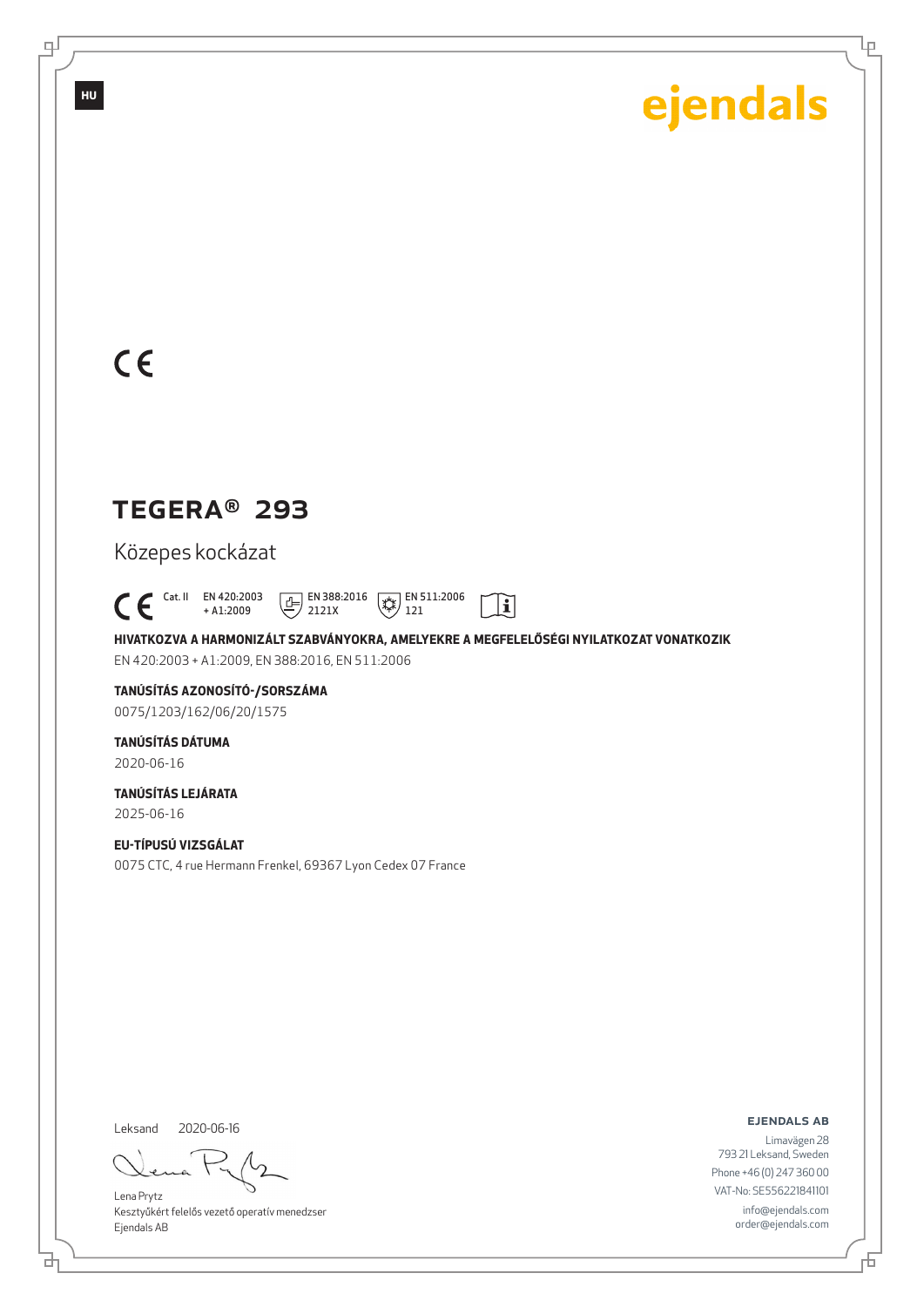Ļρ

## $C<sub>ε</sub>$

**ET**

로

## TEGERA® 293

Keskmine riskitase

 $C \in$ <sup>Cat. II</sup> EN 420:2003 + A1:2009 EN 388:2016 EN 511:2006 2121X  $121$ 

**VIITED ÜHTLUSTATUD STANDARDITELE, MILLE SUHTES KOHALDATAKSE VASTAVUSDEKLARATSIOONI** EN 420:2003 + A1:2009, EN 388:2016, EN 511:2006

 $|\tilde{\mathbf{i}}|$ 

**SERTIFIKAADI ID/NUMBER** 0075/1203/162/06/20/1575

**SERTIFITSEERIMISKUUPÄEV**

2020-06-16

**SERTIFIKAADI AEGUMISKUUPÄEV** 2025-06-16

**ELI TÜÜBIHINDAMINE** 0075 CTC, 4 rue Hermann Frenkel, 69367 Lyon Cedex 07 France

Leksand 2020-06-16

đ

Lena Prytz Kinnaste tootmisvaldkonna peategevjuht Ejendals AB

ejendals ab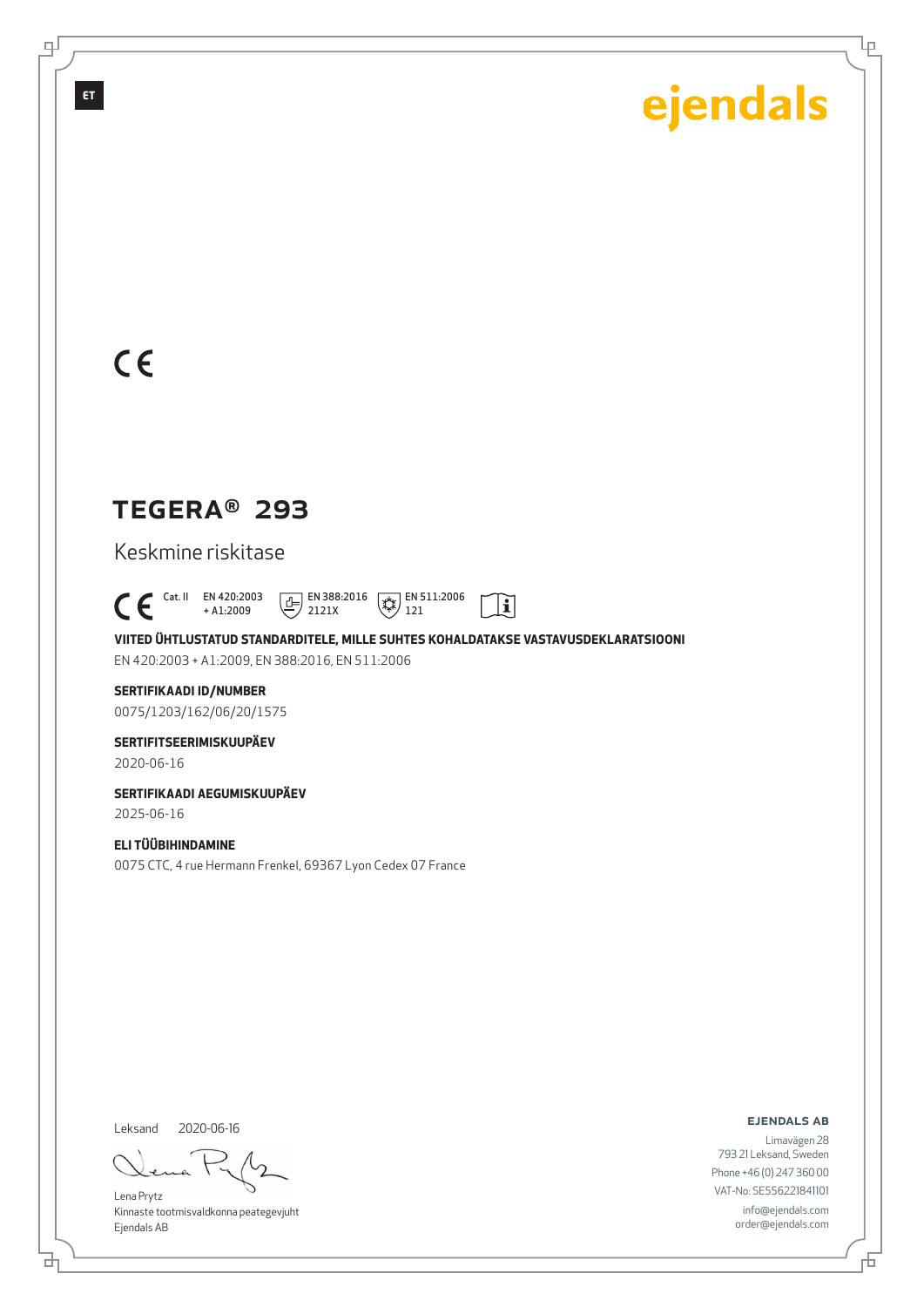Ļρ

## $C<sub>ε</sub>$

**PT**

டி

## TEGERA® 293

Médio risco

 $\mathsf{C}\,\mathsf{E}$ <sup>Cat. II</sup> EN 420:2003 + A1:2009  $\boxed{E}$  EN 388:2016 2121X  $\sqrt{\overline{\mathcal{L}}\mathcal{L}}$  EN 511:2006 121

**REFERÊNCIAS A NORMAS HARMONIZADAS COM AS QUAIS SE DECLARA CONFORMIDADE** EN 420:2003 + A1:2009, EN 388:2016, EN 511:2006

 $|\tilde{\mathbf{i}}|$ 

**IDENTIFICAÇÃO/NÚMERO DA CERTIFICAÇÃO** 0075/1203/162/06/20/1575

**DATA DA CERTIFICAÇÃO**

2020-06-16

**DATA DE EXPIRAÇÃO DA CERTIFICAÇÃO** 2025-06-16

**EXAME UE DE TIPO**

0075 CTC, 4 rue Hermann Frenkel, 69367 Lyon Cedex 07 France

Leksand 2020-06-16

đ

Lena Prytz Luvas para Gestor Sénior de Operações Ejendals AB

ejendals ab

舌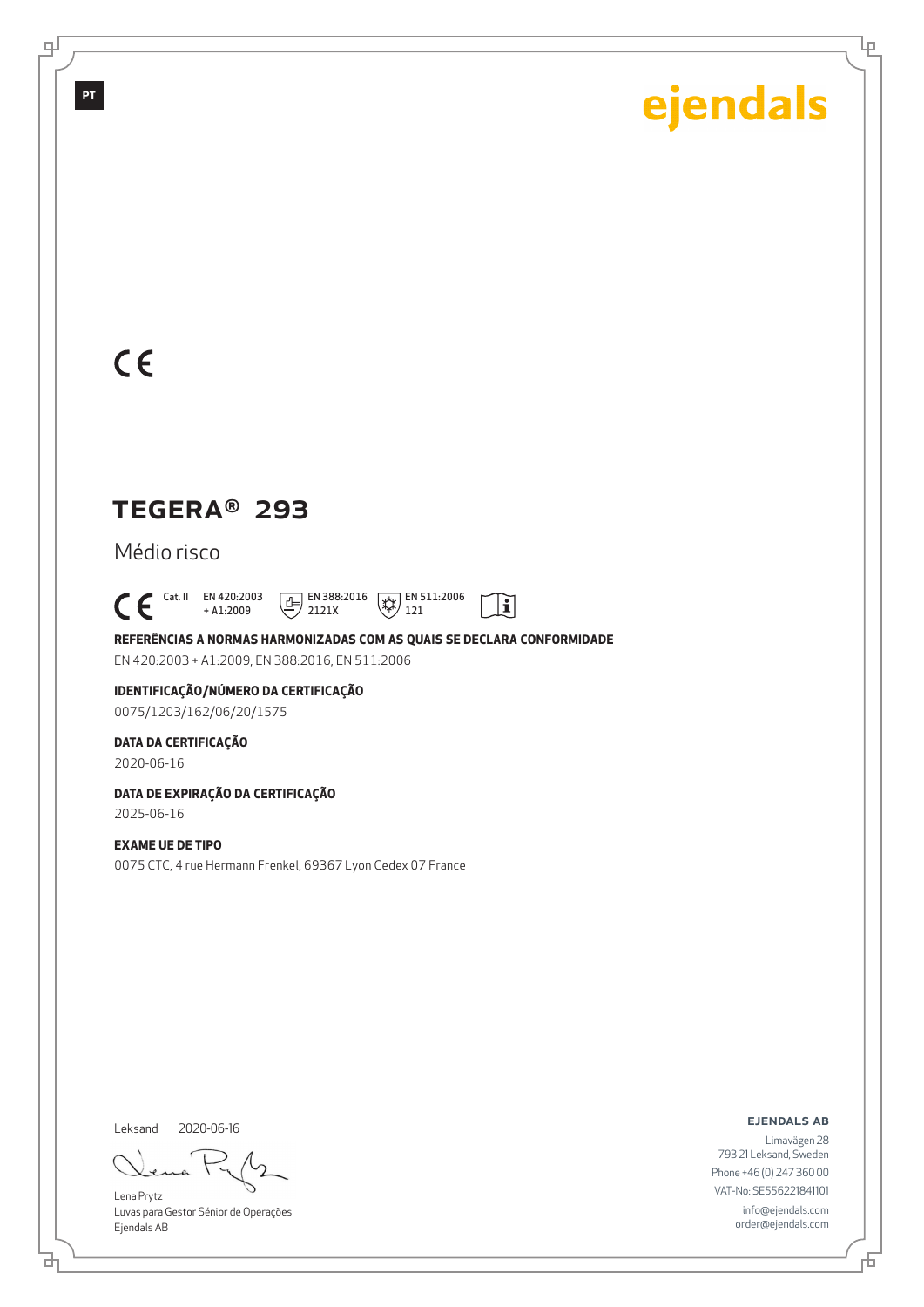Ļρ

## $C<sub>6</sub>$

**RO**

∓

## TEGERA® 293

Risc mediu

 $C \in$ <sup>Cat. II</sup> EN 420:2003 + A1:2009  $\boxed{1}$  EN 388:2016 2121X  $\sqrt{\overline{\mathcal{L}}\mathcal{L}}$  EN 511:2006

**TRIMITERI LA STANDARDELE ARMONIZATE CU CARE ESTE DECLARATĂ CONFORMITATEA** EN 420:2003 + A1:2009, EN 388:2016, EN 511:2006

121

 $|\tilde{\mathbf{i}}|$ 

### **IDENTIFICARE/NUMĂR DE CERTIFICARE**

0075/1203/162/06/20/1575

### **DATA CERTIFICĂRII**

2020-06-16

#### **DATA DE EXPIRARE A CERTIFICĂRII** 2025-06-16

### **EXAMINARE TIP UE**

0075 CTC, 4 rue Hermann Frenkel, 69367 Lyon Cedex 07 France

Leksand

ᄘ

2020-06-16

Lena Prytz Manager senior operaţii Mănuşi Ejendals AB

ejendals ab

Limavägen 28 793 21 Leksand, Sweden Phone +46 (0) 247 360 00 VAT-No: SE556221841101 info@ejendals.com order@ejendals.com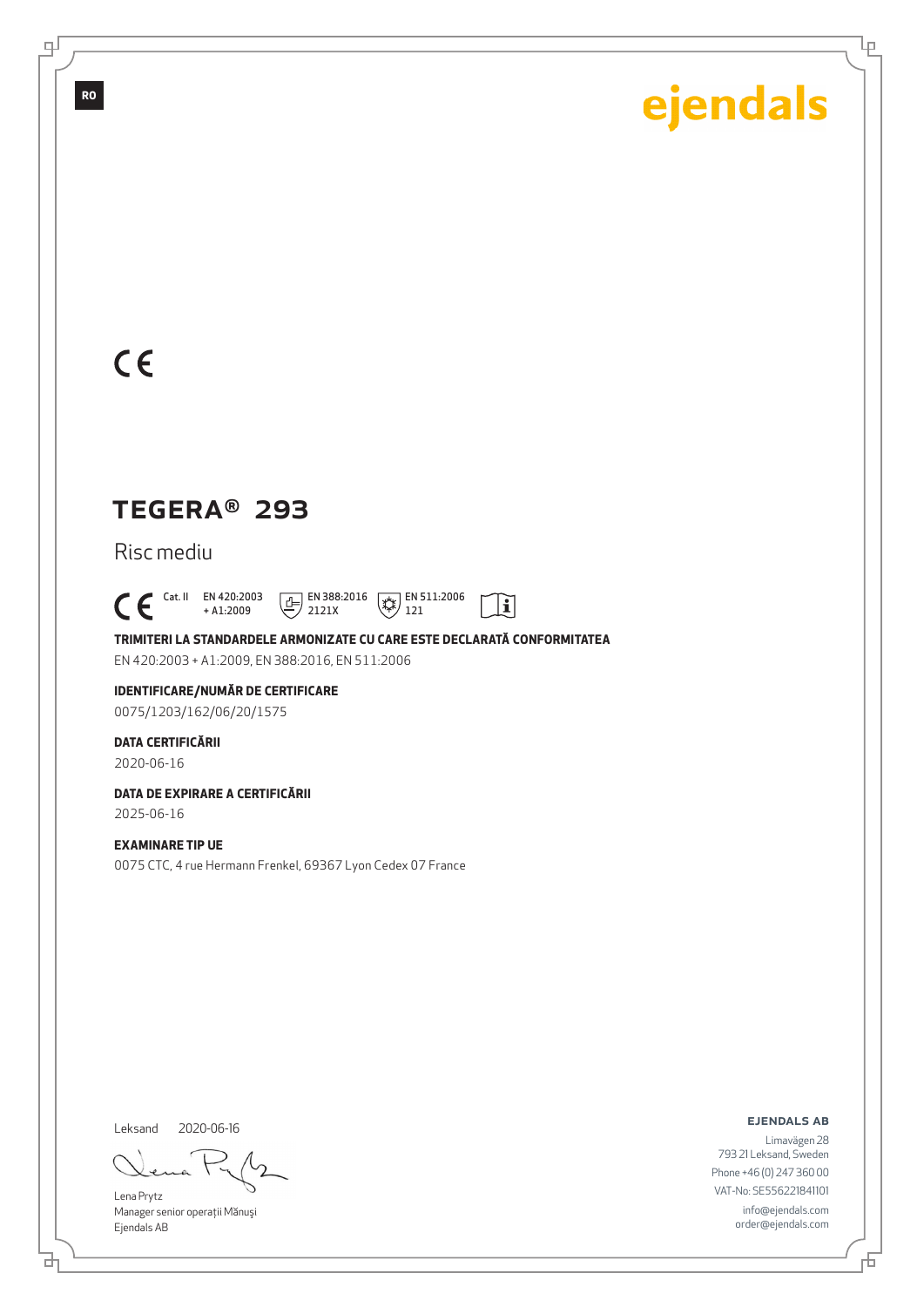Ļρ

## $C<sub>6</sub>$

**TR**

∓

## TEGERA® 293

Orta risk

 $C \in$ <sup>Cat. II</sup> EN 420:2003 + A1:2009  $\boxed{E}$  EN 388:2016

2121X  $\sqrt{\overline{\mathcal{L}}\mathcal{L}}$  EN 511:2006 121

 $|\tilde{\mathbf{i}}|$ 

**UYGUNLUĞUN BEYAN EDILDIĞI UYUMLU STANDARTLAR IÇIN REFERANSLAR** EN 420:2003 + A1:2009, EN 388:2016, EN 511:2006

#### **KIMLIK/SERTIFIKA NUMARASI**

0075/1203/162/06/20/1575

### **SERTIFIKA TARIHI**

2020-06-16

#### **SERTIFIKA BITIŞ TARIHI** 2025-06-16

**AB TIP INCELEMESI** 0075 CTC, 4 rue Hermann Frenkel, 69367 Lyon Cedex 07 France

Leksand 2020-06-16

Lena Prytz Üst Düzey Beyaz Yaka Personel Eldivenleri Ejendals AB

ejendals ab

Limavägen 28 793 21 Leksand, Sweden Phone +46 (0) 247 360 00 VAT-No: SE556221841101 info@ejendals.com order@ejendals.com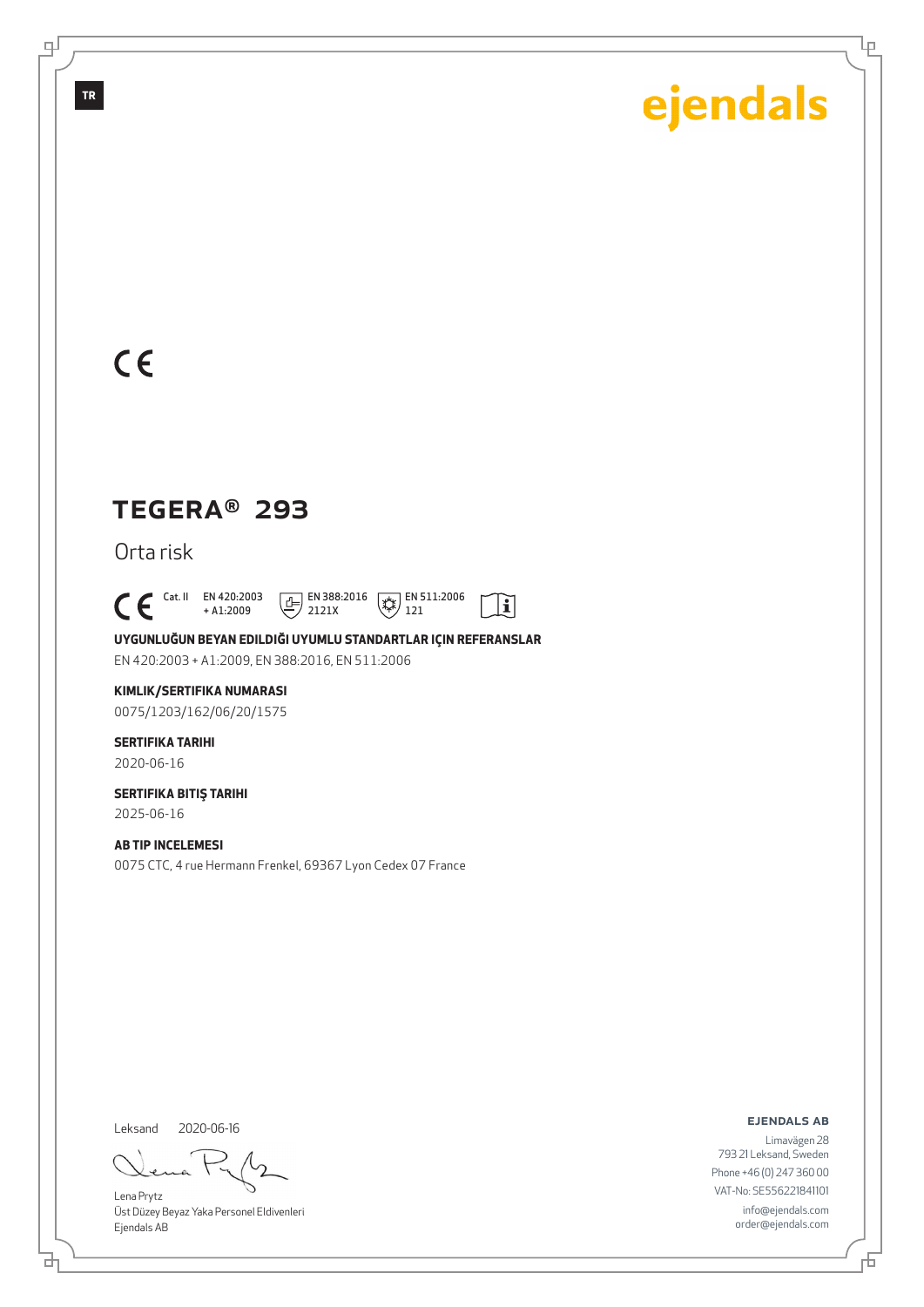Ļρ

## $C<sub>ε</sub>$

**SK**

டி

## TEGERA® 293

Stredné riziko

 $C \in$ <sup>Cat. II</sup> EN 420:2003 + A1:2009  $\boxed{1}$  EN 388:2016 2121X  $\sqrt{\overline{\mathcal{L}}\mathcal{L}}$  EN 511:2006 121

**ODKAZY NA HARMONIZOVANÉ NORMY, NA ZÁKLADE KTORÝCH BOLA VYHLÁSENÁ ZHODA** EN 420:2003 + A1:2009, EN 388:2016, EN 511:2006

 $|\tilde{\mathbf{i}}|$ 

## **IDENTIFIKÁCIA/ČÍSLO CERTIFIKÁCIE**

0075/1203/162/06/20/1575

### **DÁTUM CERTIFIKÁCIE**

2020-06-16

### **DÁTUM UPLYNUTIA PLATNOSTI CERTIFIKÁTU**

2025-06-16

### **SKÚŠKA TYPU EÚ**

0075 CTC, 4 rue Hermann Frenkel, 69367 Lyon Cedex 07 France

Leksand 2020-06-16

ᄘ

Lena Prytz Vrchný prevádzkový manažér – rukavice Ejendals AB

ejendals ab

Limavägen 28 793 21 Leksand, Sweden Phone +46 (0) 247 360 00 VAT-No: SE556221841101 info@ejendals.com order@ejendals.com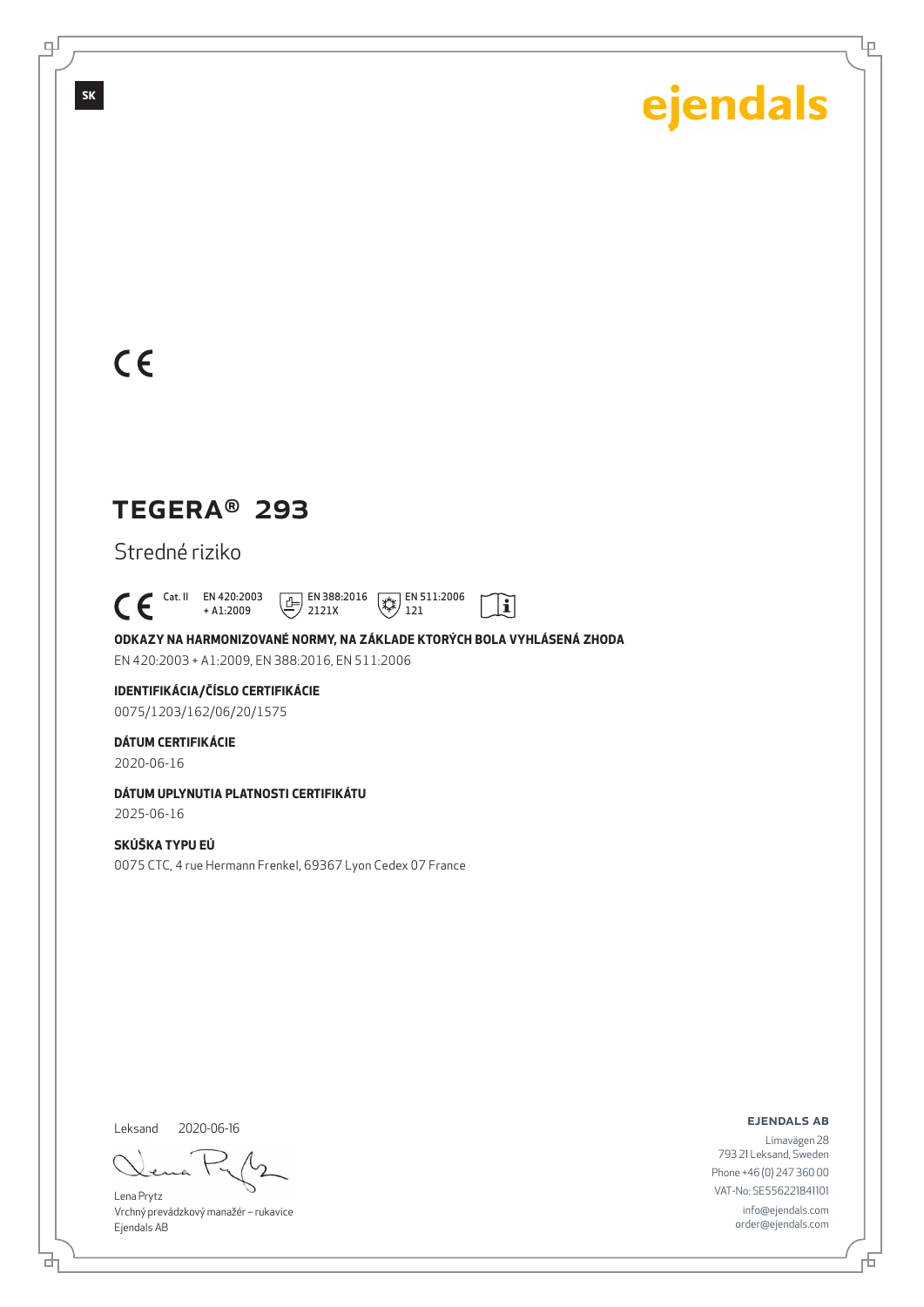Ļρ

## $C<sub>ε</sub>$

**SL**

로

## TEGERA® 293

Srednje tveganje

 $C \in$ <sup>Cat. II</sup> EN 420:2003 + A1:2009 EN 388:2016 EN 511:2006 2121X  $121$ 

**NAVEDBA USKLAJENEGA STANDARDA, NA KATEREGA SE NANAŠA IZJAVA O SKLADNOSTI** EN 420:2003 + A1:2009, EN 388:2016, EN 511:2006

 $|\tilde{\mathbf{i}}|$ 

## **IDENTIFIKACIJA/ŠTEVILKA POTRDILA**

0075/1203/162/06/20/1575

### **DATUM IZDAJE POTRDILA**

2020-06-16

#### **ROK VELJAVNOSTI POTRDILA** 2025-06-16

**PRESKUS TIPA EU** 0075 CTC, 4 rue Hermann Frenkel, 69367 Lyon Cedex 07 France

Leksand 2020-06-16

Lena Prytz Rokavice za višjega vodjo obrata Ejendals AB

ejendals ab

Limavägen 28 793 21 Leksand, Sweden Phone +46 (0) 247 360 00 VAT-No: SE556221841101 info@ejendals.com order@ejendals.com

ᄘ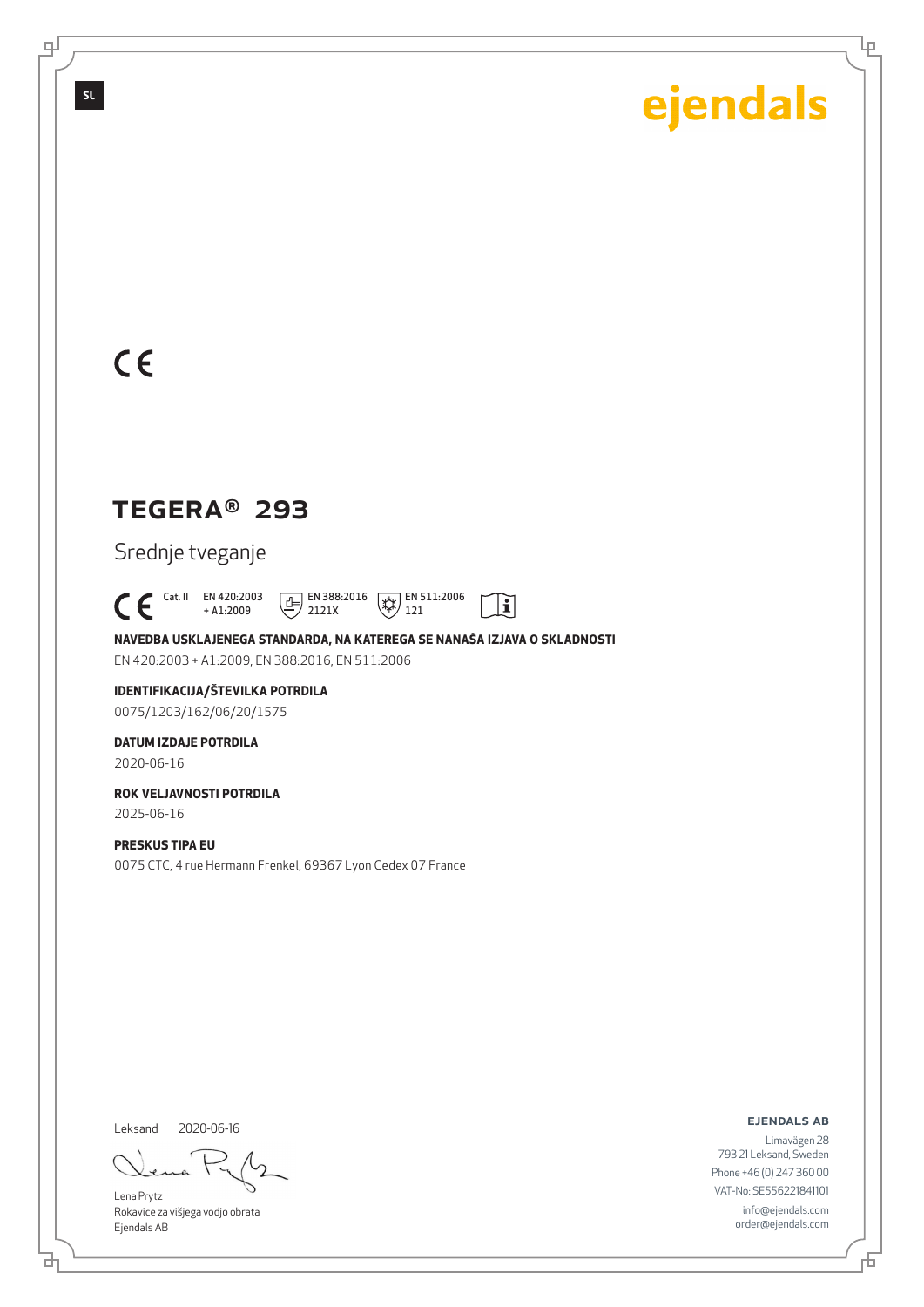Ļρ

## $C<sub>ε</sub>$

**LT**

டி

## TEGERA® 293

Vidutinė rizika

 $C \in$ <sup>Cat. II</sup> EN 420:2003 + A1:2009 EN 388:2016 EN 511:2006 2121X  $121$ 

**NUORODOS Į SUDERINTUS STANDARTUS, KURIAIS REMIANTIS DEKLARUOJAMA ATITIKTIS** EN 420:2003 + A1:2009, EN 388:2016, EN 511:2006

 $|\tilde{\mathbf{i}}|$ 

**IDENTIFIKAVIMAS / SERTIFIKAVIMO NUMERIS** 0075/1203/162/06/20/1575

#### **SERTIFIKAVIMO DATA**

2020-06-16

**SERTIFIKATO GALIOJIMO PABAIGOS DATA**

2025-06-16

### **ES TIPO PATIKRINIMAS**

0075 CTC, 4 rue Hermann Frenkel, 69367 Lyon Cedex 07 France

Leksand 2020-06-16

ᄘ

Lena Prytz Vyresniojo darbų vadovo pirštinės Ejendals AB

ejendals ab

Limavägen 28 793 21 Leksand, Sweden Phone +46 (0) 247 360 00 VAT-No: SE556221841101 info@ejendals.com order@ejendals.com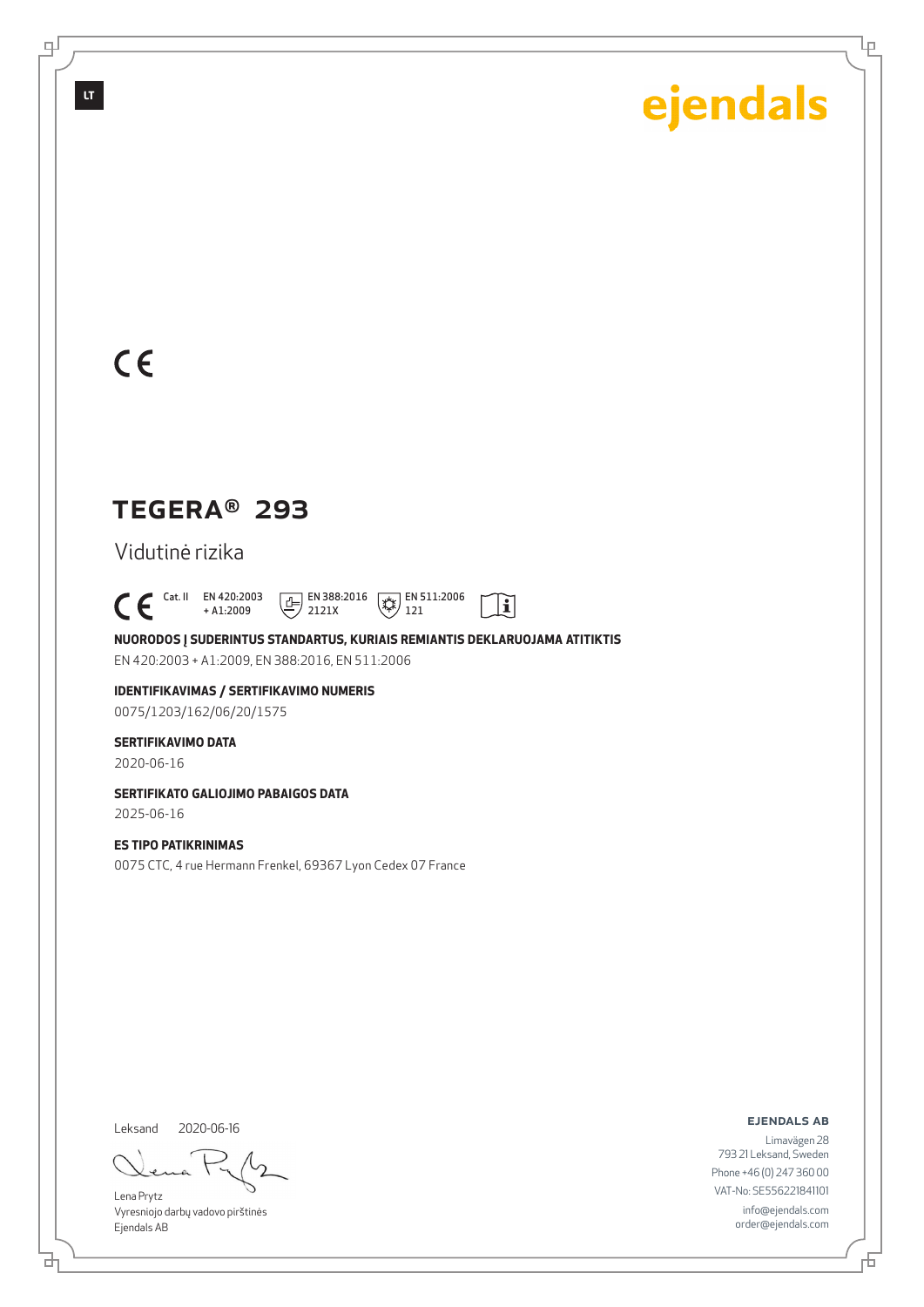Ļρ

## $C<sub>ε</sub>$

**LV**

டி

## TEGERA® 293

Vidējs risks

 $C \in$ <sup>Cat. II</sup> EN 420:2003 + A1:2009  $\boxed{E}$  EN 388:2016 2121X  $\left(\frac{1}{2}\right)$  EN 511:2006 121

**ATSAUCES UZ HARMONIZĒTAJIEM STANDARTIEM, ATBILSTĪBA KURIEM TIEK APLIECINĀTA** EN 420:2003 + A1:2009, EN 388:2016, EN 511:2006

 $\mathbf{i}$ 

#### **SERTIFIKĀTA IDENTIFIKATORS/NUMURS** 0075/1203/162/06/20/1575

**SERTIFIKĀTA DATUMS**

### 2020-06-16

**SERTIFIKĀTA DERĪGUMA TERMIŅŠ**

2025-06-16

### **ES TIPA PĀRBAUDE**

0075 CTC, 4 rue Hermann Frenkel, 69367 Lyon Cedex 07 France

Leksand 2020-06-16

ᄘ

Lena Prytz Cimdu ražošanas vecākais rīkotājdirektors Ejendals AB

ejendals ab

舌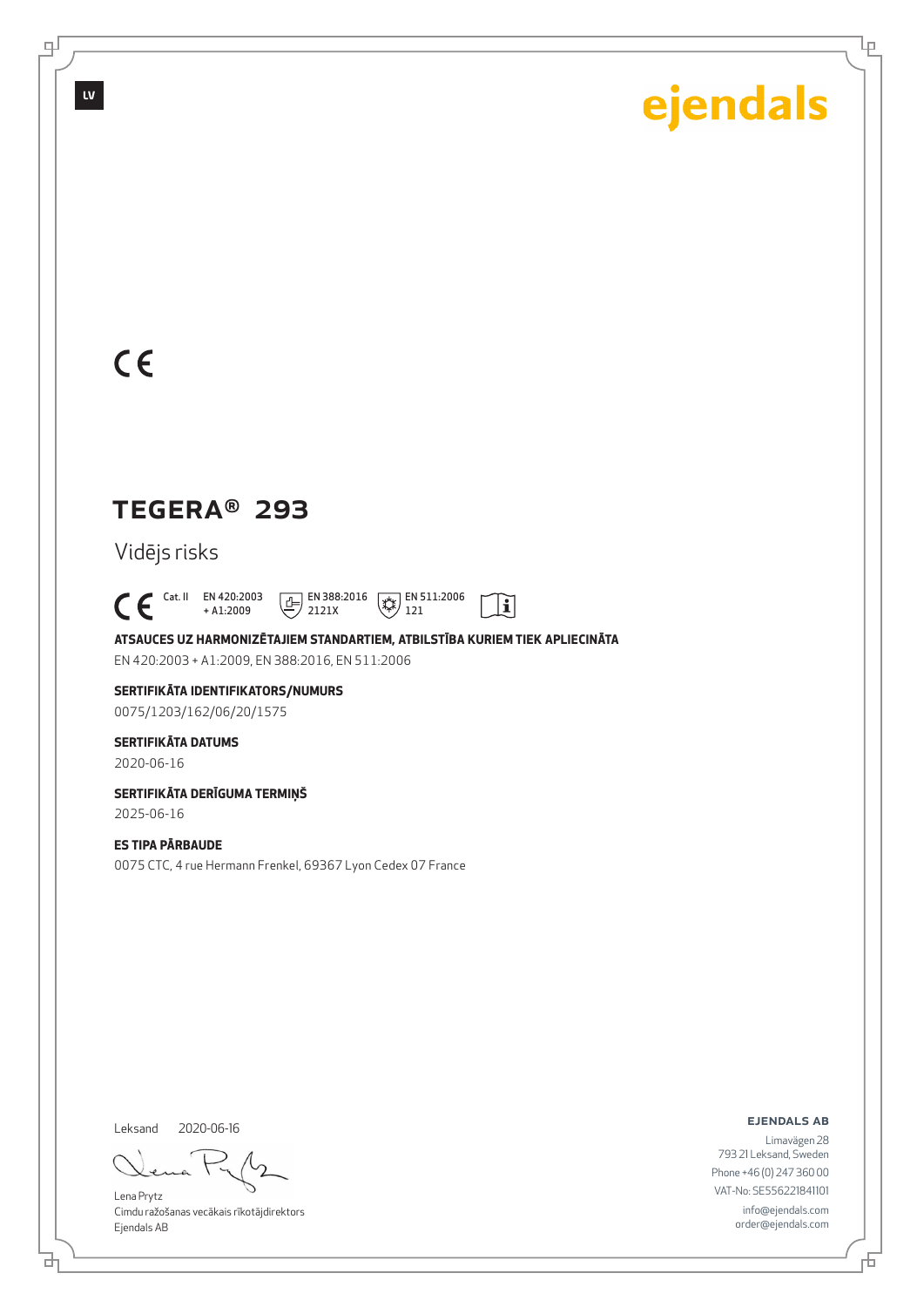Ļρ

## $C \in$

**BG**

டி

## TEGERA® 293

Среден риск

 $\bigcap_{+ A1:2009}^{\text{Cat. II}}$  EN 420:2003 + A1:2009  $\boxed{E}$  EN 388:2016 2121X  $\left(\frac{1}{4} \right)$  EN 511:2006 121

**ПОЗОВАВАНИЯ СЕ ХАРМОНИЗИРАНИ СТАНДАРТИ, ЗА КОИТО СЕ ДЕКЛАРИРА СЪОТВЕТСТВИЕ** EN 420:2003 + A1:2009, EN 388:2016, EN 511:2006

 $\mathbf{i}$ 

**ИДЕНТИФИКАЦИЯ/НОМЕР НА СЕРТИФИКАТА** 0075/1203/162/06/20/1575

**ДАТА НА ИЗДАВАНЕ НА СЕРТИФИКАТА**

2020-06-16

**ДАТА НА ВАЛИДНОСТ НА СЕРТИФИКАТА** 2025-06-16

**ЕС-ТИП ИЗСЛЕДВАНЕ** 0075 CTC, 4 rue Hermann Frenkel, 69367 Lyon Cedex 07 France

Leksand 2020-06-16

đ

Lena Prytz Ръкавици за старши ръководител на производството Ejendals AB

ejendals ab

舌